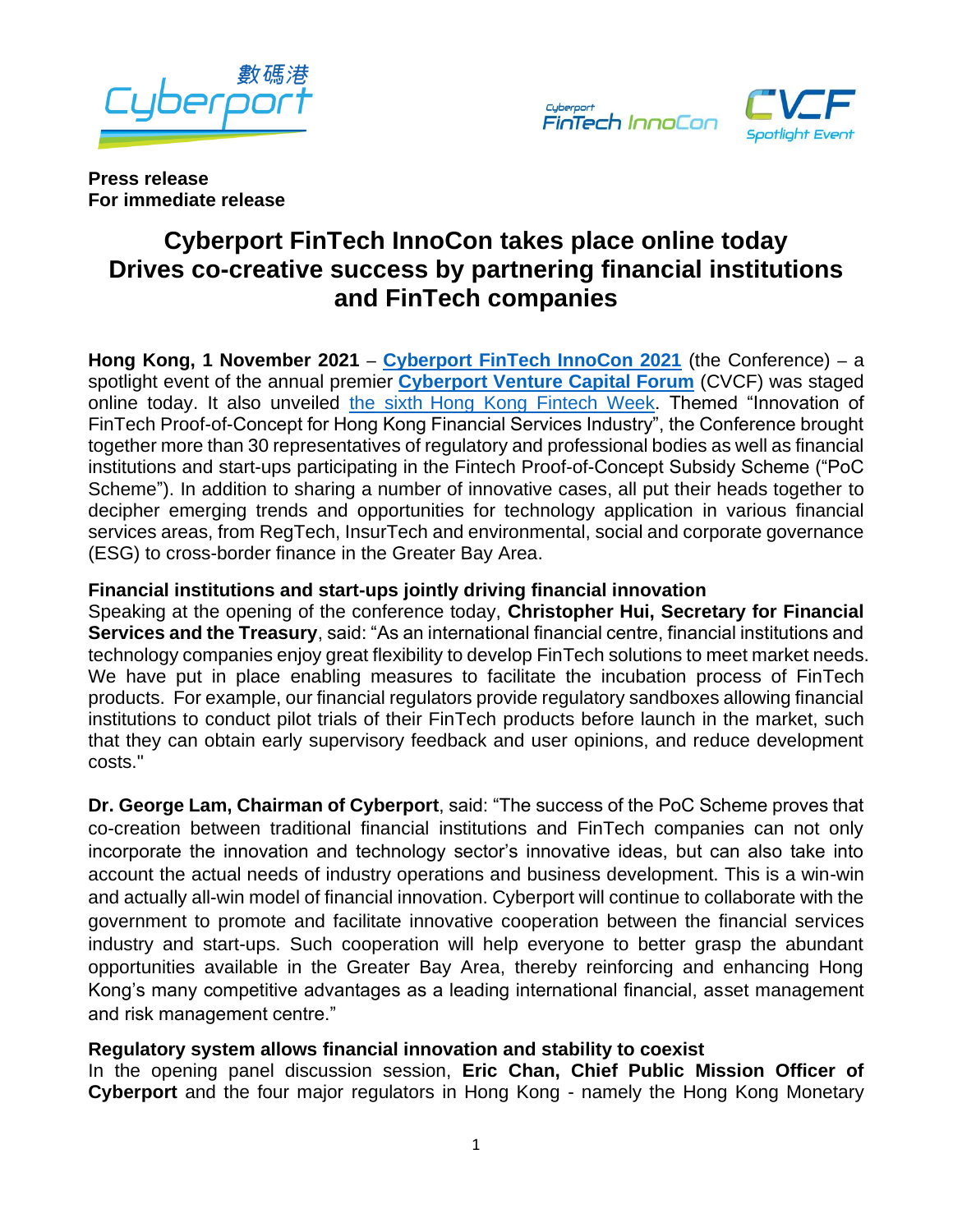



Authority (HKMA), Insurance Authority (IA), Mandatory Provident Fund Authority (MPFA) and Securities and Futures Commission (SFC) - jointly explored innovation trends in financial services including the banking, insurance, asset management and securities sectors, as well as the significance of the PoC Scheme in driving financial innovation. HKMA, IA, and MPFA also offered updates on their policies, including formulation of the "FinTech 2025" strategy, construction of a one-stop sandbox network and the "eMPF" platform, and more, allowing startups to gain insights about relevant development opportunities.

### **Alternative data applications and ESG offer enormous potential in innovation**

In the panel discussion session on "Alternative Data for SME Financing", representatives from China Construction Bank (Asia) Corporation and Hang Seng Bank as well as two start-ups, Planto and FindDoc, explored the benefits of alternative data applications for banks and SMEs. **John Wong, Head of Global Liquidity and Cash Management, Hang Seng Bank** shared that with the opening of data, banks are able to make use of dynamic sales and purchase data from SMEs. Unlike traditional financial data, dynamic data can be updated instantly, allowing banks to assess SMEs' latest operating conditions more efficiently and accurately, thereby speeding up the loan approval process. This practice is believed to lead subsequent industry development. **Ivan Ng, Founder and CEO of FindDoc**, mentioned that as a doctor marketplace, FindDoc worked with a bank to develop a digital platform through which clinics can procure medicine and make digital payments, while banks can make use of transaction data collected by the platform to assess those clinics' credit risks.

In the panel discussion session on "ESG – What can FinTech help?", **Gabriel Kung, Chief Commercial Officer of Bowtie Life Insurance Company Limited**, shared that ESG data plays an increasingly important role for insurance companies in defining product contents and costs. For example, insurance companies might incentivise the improvement of air quality in corporate clients' offices through reducing employees' medical insurance premiums based on relevant ESG data. However, he added that it is currently difficult for insurance companies to obtain clients' ESG records. If a standardized set of corporate ESG benchmarks was put in place, more innovative products could then be developed.

Other topics discussed at the Conference included opportunities in the Greater Bay Area, the development of RegTech in Asia and untapped opportunities in InsurTech, as well as the role of family offices in driving the development of WealthTech and digital assets.

# **Two-day Cyberport Venture Capital Forum 2021 starts tomorrow**

Beginning tomorrow and running for two days, the Cyberport Venture Capital Forum 2021 (CVCF 2021) aims to decipher in detail the development of and opportunities offered by various industries, and to promote diversified growth in the innovation and technology sector. Themed "Venturing for Success: Resilience, Growth & Opportunity", CVCF 2021 brings together more than 70 industry leaders, top-tier investors and technopreneurs to discuss post-pandemic global venture capital trends, investor strategies and new areas of venture capital, opportunities and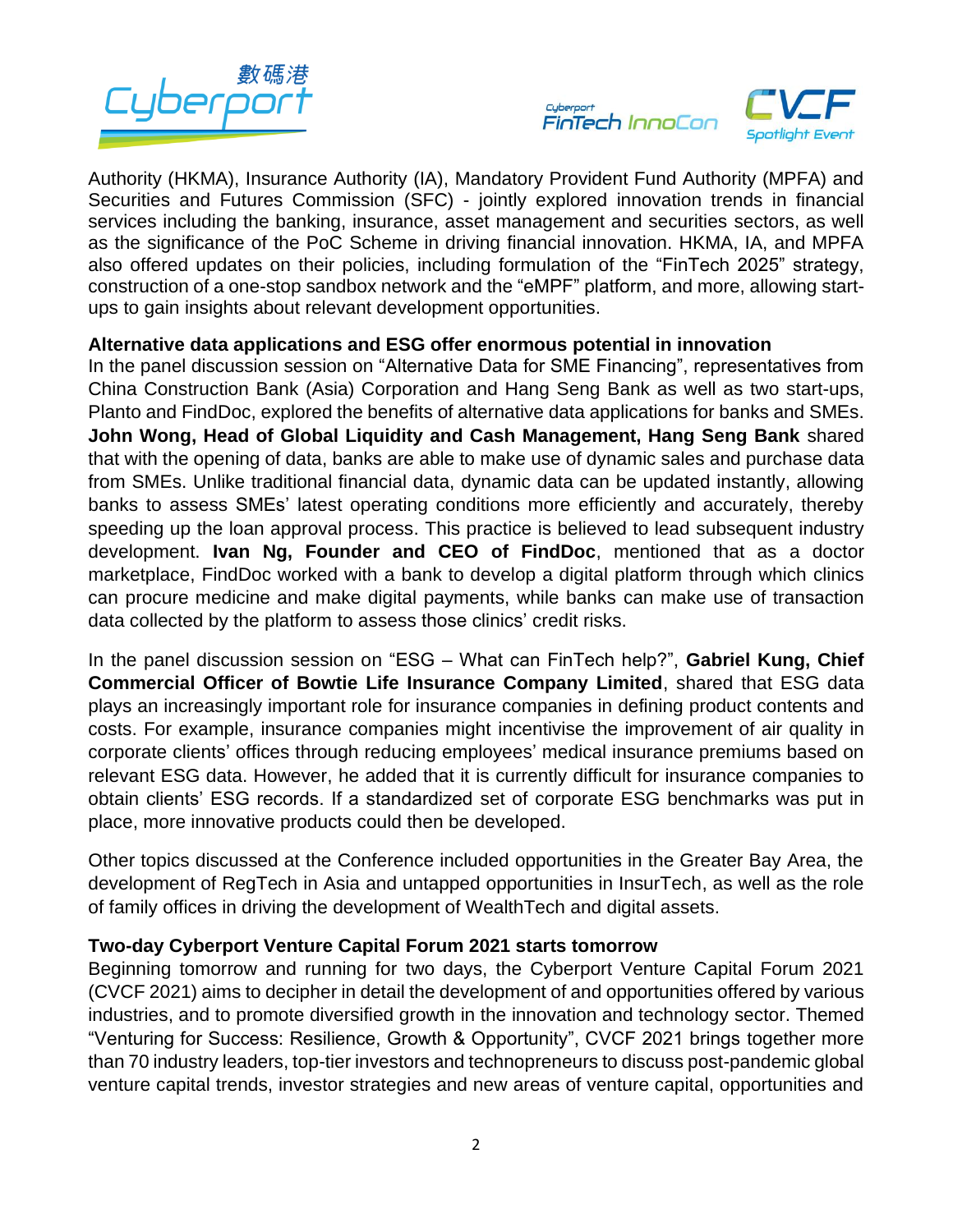



prospects in the Greater Bay Area and more, while promoting project matching to expand investment opportunities for start-ups.

###

Click [here](https://drive.google.com/drive/folders/18dkLm0HPFbIECZbk2urvprJkVjjQglBB?usp=sharing) to download high resolution photos.



A spotlight event of the Cyberport Venture Capital Forum, Cyberport FinTech InnoCon 2021 is staged online today, bringing together more than 30 representatives of professional bodies, renowned financial institutions, regulatory bodies and Cyberport start-ups to decipher emerging trends and opportunities for technology application in many financial services areas. (From left: Tony Chan, Associate Director, Policy and Development Division, Insurance Authority, Nelson Chow, Chief Fintech Officer, Fintech Facilitation Office, Hong Kong Monetary Authority, Peter Yan, CEO of Cyberport, Christopher Hui, Secretary for Financial Services and the Treasury, Dr. George Lam, Chairman of Cyberport, Eric Chan, Chief Public Mission Officer of Cyberport, Elizabeth Wong, Director of Licensing and Head of Fintech unit, Intermediaries, Securities and Futures Commission, John Wan, General Manager (eMPF Project), Mandatory Provident Fund Schemes Authority)